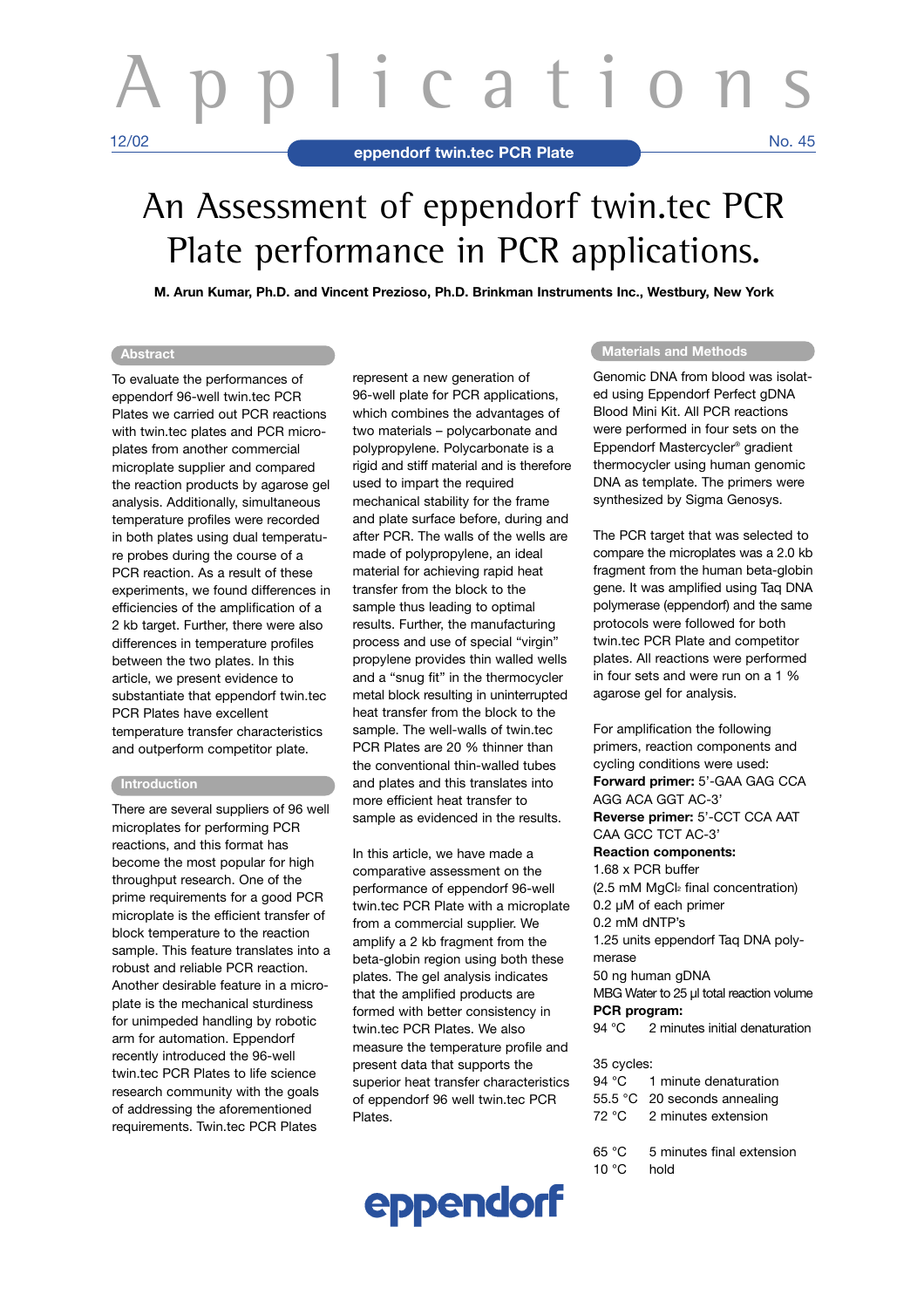#### **Measurement of temperature profile during PCR cycle:**

The temperature profiles in the wells of microplates were measured during the course of PCR cycling with Testo 945 instrument (Test, Inc. NJ, USA). This unit was calibrated and certified to NIST standards, and is routinely used to calibrate cyclers in laboratories. The temperature measurements were carried out simultaneously in both the plates. Our goal was to record the temperature profiles on the same instrument with both the plates. To address this objective, the plates were cut in half and placed at the center of the thermal block. The high precision thermocouple probes were placed at the center of the wells and the temperature was recorded following the start of a PCR cycle. The real time recording of the temperature profile was viewed using Comsoft 3 software, also from Testo, Inc.

#### **Comparison of efficiency of amplification**

eppendorf twin.tec PCR Plate and a commercially available PCR plate were evaluated for the amplification of a 2 kb human beta-globin fragment. The main criterion for this evaluation is efficiency of the plates for target amplification. Upon comparison of the yields of the product in gel electrophoresis, (Fig. 1) it was obvious that eppendorf twin.tec PCR Plates performed well in terms of yield of PCR products. Note that the samples shown in this analysis are from the same wells in both plates, D5 – D8 and were chosen as good representatives of the entire plate.



The results demonstrate that eppendorf twin.tec PCR Plate facilitates a highly efficient amplification of the 2 kb fragment with a consistent product yield in all the four reactions (Fig. 1). These results also show that the yield in twin.tec PCR Plate is higher as evidenced by the higher intensity of the bands in all the four wells. This observation prompted us to further examine any differences in temperature profiles in both the plates.

#### **Comparison of temperature profiles**

The simultaneous sample temperature measurements during the course of PCR cycle in both plates are shown in Figure 2. The green line represents the temperature trace of eppendorf twin.tec PCR Plate while red represents the trace of competitor

plate. It is very clear from this figure that there are differences in the temperature attained by individual wells in both the microplates. An annealing temperature of 55.5 °C was set for this experiment. Note that the red line representing the



competitor does not reach this temperature, while the green trace (twin.tec) does. Following annealing is the elongation step, for which a temperature of 72 °C was selected. Again, the red trace does not reach this temperature, suggesting that a sample in that well would not be exposed to the set temperature. The same is also true for the denaturation step. We see a very clear pattern in the temperature transfer abilities between the twin.tec PCR Plate and the competitor's plate (Figure 2). It is obvious that the twin.tec PCR Plates attained the desired temperature exactly in every step and every cycle of the PCR reaction, while the competitor plate always lagged behind. We can attribute this result to the fact that the walls of the wells of twin.tec PCR Plates are even thinner than the conventional thin wall tubes and this feature enables rapid heat transfer This feature ensures more robust conditions for the PCR reaction and thus more reliable results.